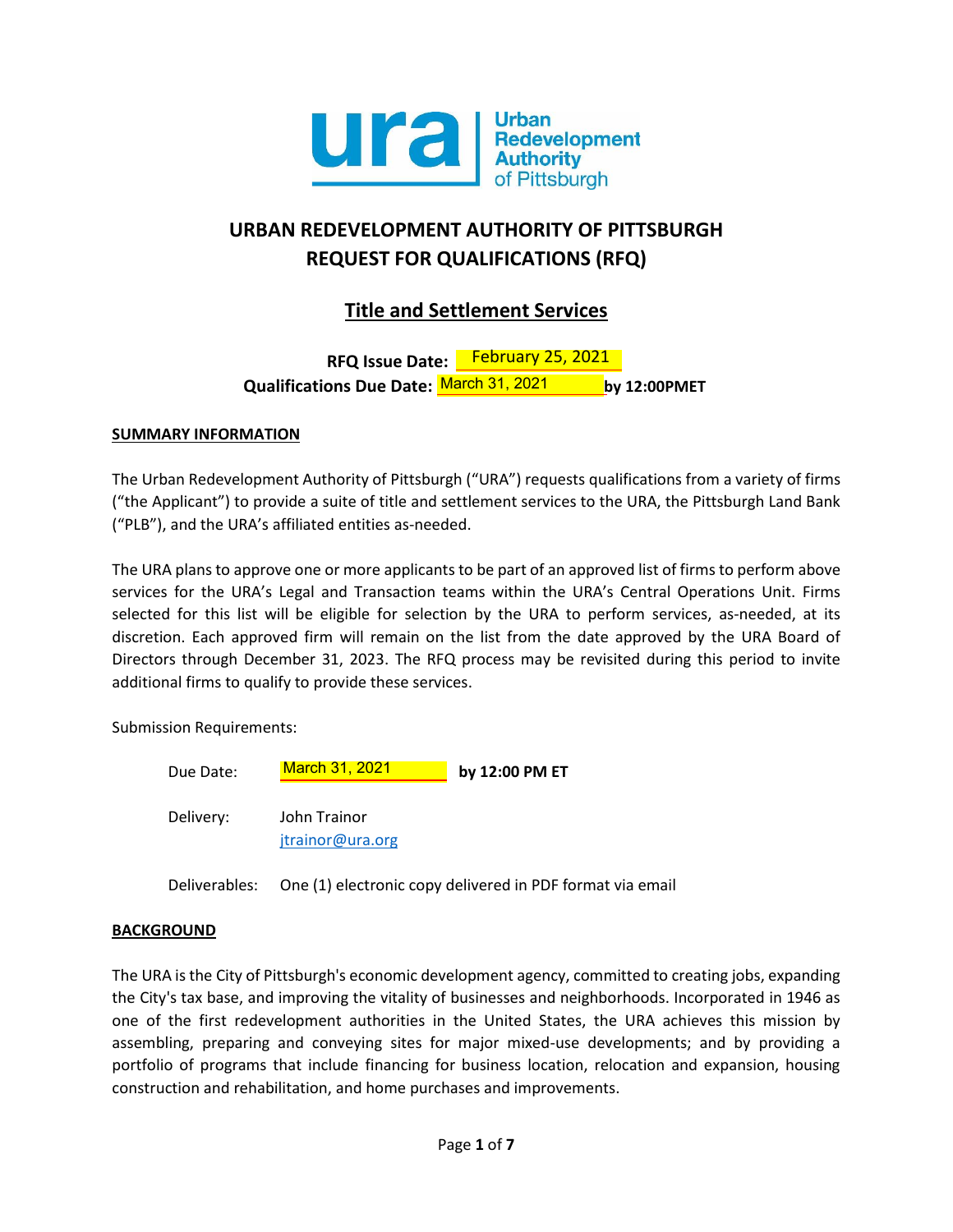The PLB is a Single Purpose entity that facilitates the transition of distressed real property into productive reuse, whether public use or private development. The PLB is an affiliated entity of the URA.

## **OBJECTIVES**

The URA seeks to create a panel of qualified firms to conduct as-needed services related to title and settlement work. To effectively accomplish the URA's objectives, the URA is soliciting information from interested firms on their ability to perform these services, including scale, volume and price structure.

## **GENERAL INFORMATION**

The URA researches and acquires approximately 100 parcels annually. These properties can be broken down into two main categories: private arm's-length transactions, and public transactions. Public transactions comprise the bulk of the URA's acquisitions purchased from the City of Pittsburgh's Three Taxing Bodies' inventory. The PLB is expected to transact on properties beginning in 2021. These will primarily be public transactions.

As these different types of inventory vary greatly in the types and complexity of title-related services required, the URA has set a fixed rate of payment for some components of this work, while the applicants to this RFQ will submit a fee schedule for other services the applicants would be interested in performing under a contract for this work.

## **SCOPE OF SERVICES**

Applicants may provide one or more of the services listed below to include in their submission:

- Title Examinations\*
	- o Title Commitment
	- o Current Owner Search
	- o Lien Search

\*See Supplemental Information for requirements for Title Commitments for Three Taxing Bodies' inventory

\*Set fee for Title Commitments for Three Taxing Bodies' inventory:

- \$400 per parcel
- \$50 bonus if completed and delivered under 30 calendar days
- Preliminary Title Reports
- Closings
	- o Property Acquisitions
		- Related Deed Recording and fee payment activities
		- Satisfaction of Dockets
	- o Property Dispositions
		- Tax certificates
		- No Lien letters
		- Dye Test
		- Zoning Certifications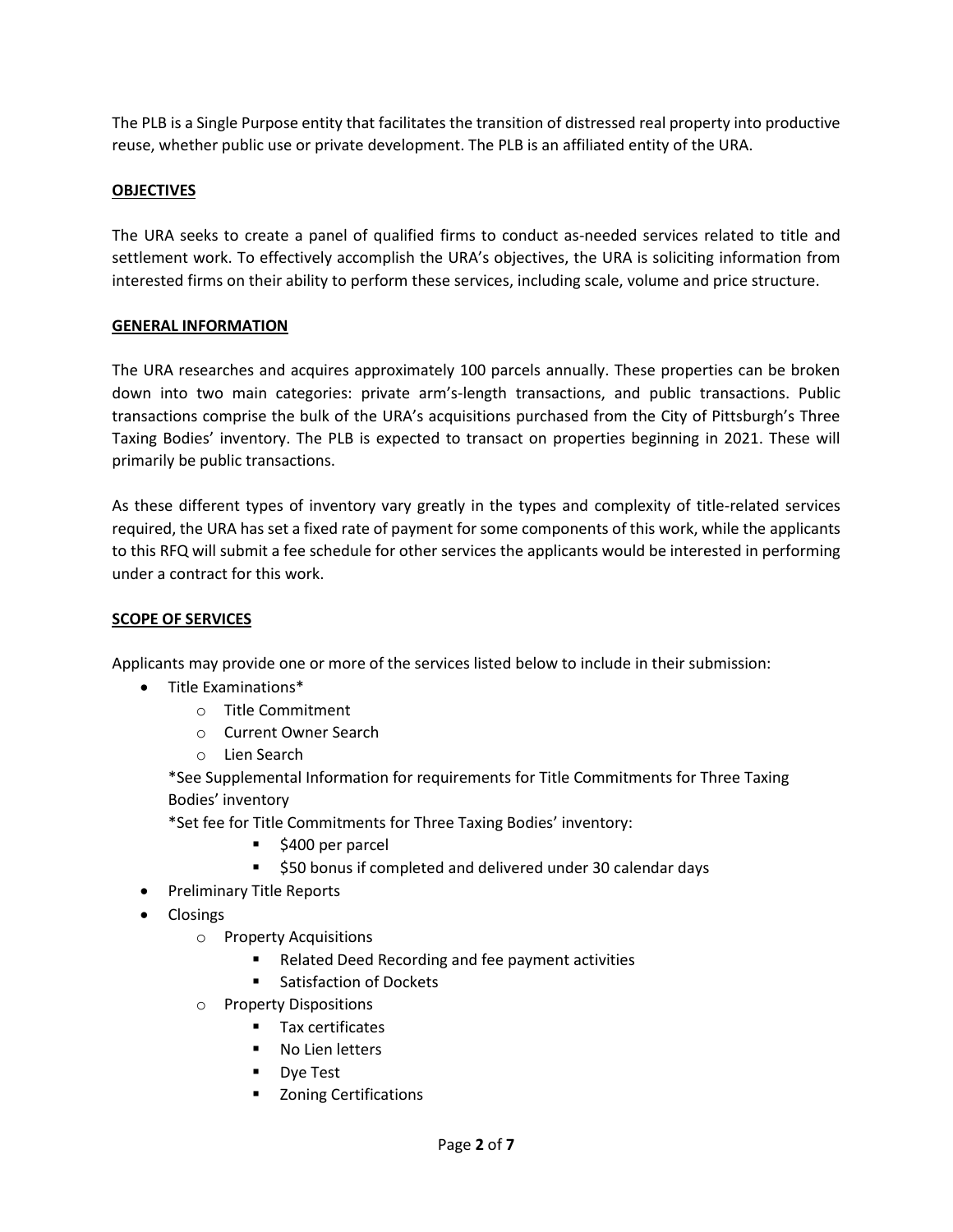- Title Insurance Underwriting\*\*
	- \*\*The URA follows the Real Estate Settlement Procedures Act (RESPA) fee schedule for title insurance services

#### **QUALIFICATIONS:**

The selected firms must have:

- $\circ$  An experienced staff with the expertise to address all questions that may arise, including complex title questions
- o The ability to conduct settlements, clear title exceptions, etc.
- $\circ$  Their own staff, which includes personnel with legal expertise competent to appear and testify in court if required
- $\circ$  A sufficient number of examiners and title officers to promptly examine titles and hold settlements
- o Sufficient office space to hold settlements and preserve records
- o The ability to transmit title reports electronically

The selected firm(s) must demonstrate sufficient financial ability to indicate that it can pay losses, if any, under the title insurance issued.

#### **SUBMISSION REQUIREMENTS**

Each submission should include the following:

- 1. Title Page Include the firm's name, contact person and contact information
- 2. Table of Contents
- 3. Primary Qualifications Provide a brief narrative that explains why your firm is well qualified to provide the services for which your firm would like to be considered. Briefly describe similar work your firm or team has completed.
- 4. Firm Profile Provide a brief profile of your firm, including:
	- i. Number of total employees; and
	- ii. Number and names of employees who will be dedicated to the work
- 5. Biography of Key Personnel Identify the staff within the organization who will be actively working on this contract. Please include the individuals' relevant experience and their work location.
- 6. References Provide three (3) references from entities that have worked with your firm on similar projects. Provide only references who have directly worked with one or more members of the firm's proposed team. Include the reference's name, title, address, direct telephone number, and email address.
- 7. Minority and Woman-Owned Business Enterprise Participation (MWBE) The URA is committed to diversity and inclusion within all of its programs and other activities. The URA encourages the full participation of minority and women business owners and professionals in this effort. The URA requires that all respondents demonstrate a good faith effort to obtain minority and womenowned business participation in work performed in connection with URA initiatives.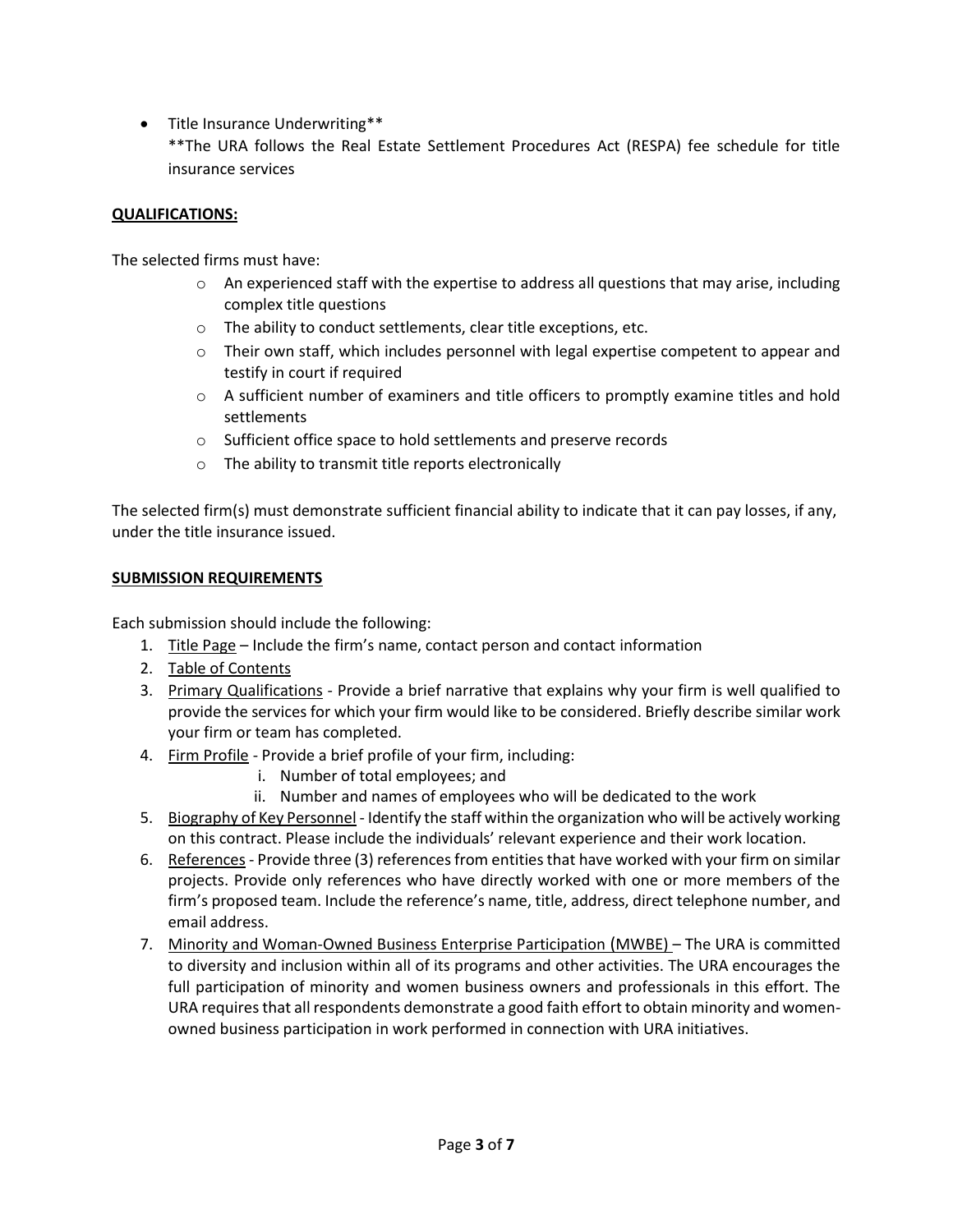A MWBE narrative needs to be included with the respondent's qualifications. The narrative should outline how the respondent plans to incorporate MWBE participation into this opportunity. MWBE participation can be satisfied by:

- i. Ownership/Partnership of firm (Please note that ownership is defined as 51% or more)
- ii. Use of minorities and/or women as part of the contracting team;
- iii. Subcontracting with organizations owned and controlled by minorities and/or women;
- iv. Firms use of minority or women-owned businesses, in general, as vendors for legal, printing, office supplies, travel, etc.

Any questions about MWBE requirements should be directed to the URA's MWBE Program Office a[t mwbe@ura.org](mailto:mwbe@ura.org)

- 8. Fees Except for the title commitments for Three Taxing Bodies' inventory as indicated in the scope of services, and the standard RESPA fee schedule for title insurance services, describe your proposed fee structure (e.g., hourly, fixed fee per item, etc.) and include proposed rates.
- 9. Other Information Please provide any other information which you believe is pertinent to the URA's consideration of your firm.

## **INQUIRIES**

All inquiries related to this RFQ are to be directed by email to:

#### **John Trainor**

[jtrainor@ura.org](mailto:jtrainor@ura.org)

<u>SUBMISSION DEADLINE: <mark>March 31, 2021</mark> by</u> 12:00 PM ET

The Applicant should submit one (1) electronic copy delivered in PDF format via email to [jtrainor@ura.org](mailto:jtrainor@ura.org)

## **SELECTION**

- The qualifications review committee ("Committee") will consist of the members of the URA Legal, Compliance and Transaction Team.
- The Committee will check responses against mandatory criteria. Responses not meeting all mandatory criteria will not be considered for review.
- Formal Interviews of applicants may be scheduled at the discretion of the Committee.
- During the evaluation process, the URA reserves the right to request additional information or clarifications from the applicants or to allow corrections of errors or omissions.
- The Committee shall recommend to the URA Board of Directors a list of applicants based upon their response to this RFQ.

| RFQ Evaluation Period                              |  |
|----------------------------------------------------|--|
| URA Board approval and final notification of firms |  |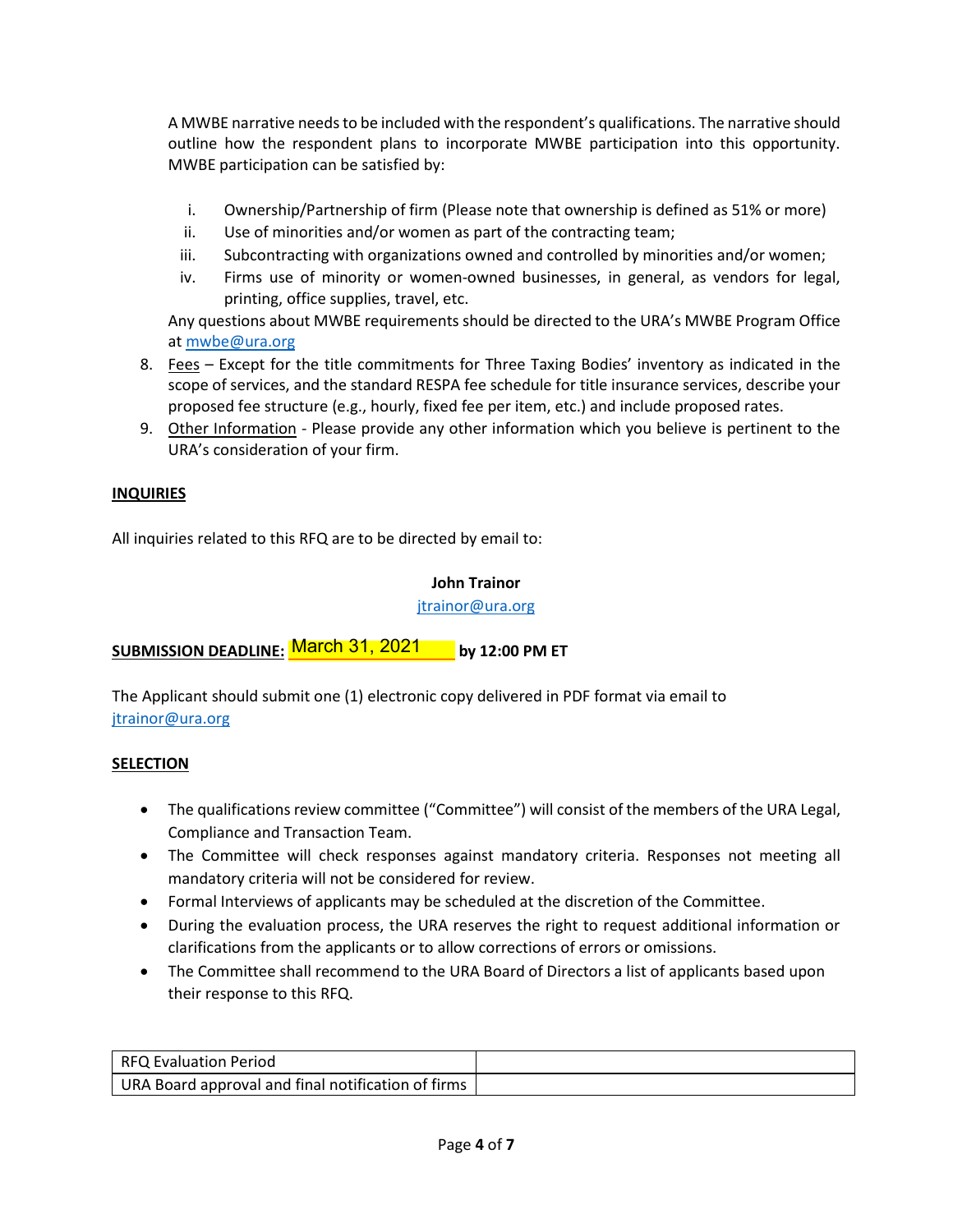## **SELECTION CRITERIA**

- Experience The applicant's experience in providing services similar to those within the Scope of Services described herein; the quality of the applicant's management, reputation and references; the applicant should have at least 3-5 years of experience providing the services specified in its response to organizations like the URA.
- Quality of Submission The quality of the submission and the degree to which it demonstrates the team members' full understanding of the ability to perform the services to be rendered; the content of the response should demonstrate the applicant's full understanding of the Objectives, along with sample materials.
- MWBE Respondent's strategy for incorporating MWBE participation in this opportunity.

#### **Mandatory Elements**

- 1. The applicant, including any and all team members, must have no conflict of interest with regard to any other work performed by the applicant for the URA or related entity.
- 2. The applicant must adhere to the instructions contained in this RFQ in preparing the submitted qualification response.
- 3. The respondent must include a MWBE narrative.

#### **LEGAL INFORMATION**

The URA intends to select one or more Applicants based upon information in the response to the RFQ submitted by the applicants, performance in previous undertakings, and other pertinent factors. The selected Applicant(s) will be chosen on the basis of the selection criteria listed above.

- 1. The URA shall have the right to verify the accuracy of all information submitted and to make such investigation as it deems necessary to determine the ability of each applicant to perform the obligations in the response. The URA in its discretion reserves the right to reject any response when the available evidence or information does not satisfy the URA that the applicant is qualified to carry out properly the obligations of the response.
- 2. The URA shall be the sole judge as to which, if any, Applicant best meet the selection criteria. The URA reserves the right to reject any or all responses, to waive any submission requirements contained within this response, and to waive any irregularities in any submitted response.
- 3. This form is submitted subject to errors, omissions, and/or withdrawal without notice by the URA at any time.
- 4. All responses, including attachments, supplementary materials, addenda, etc. shall become the property of the URA and will not be returned.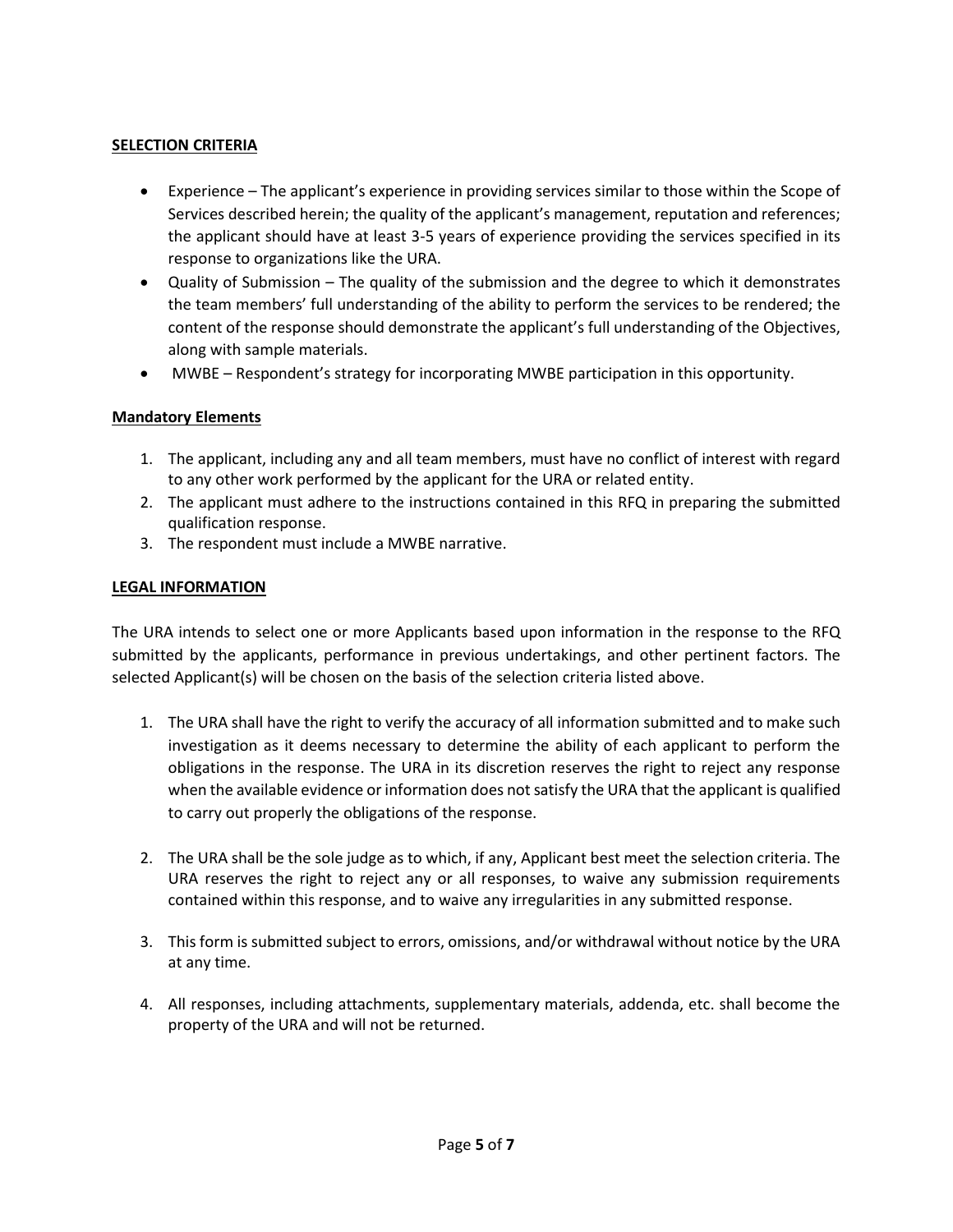5. Applicants and team members must disclose any conflict of interest, or potential conflict of interest, with regards to any employee or staff of the URA or the City of Pittsburgh, and/or any work performed by the Applicant for the URA, the City of Pittsburgh, or any related entity.